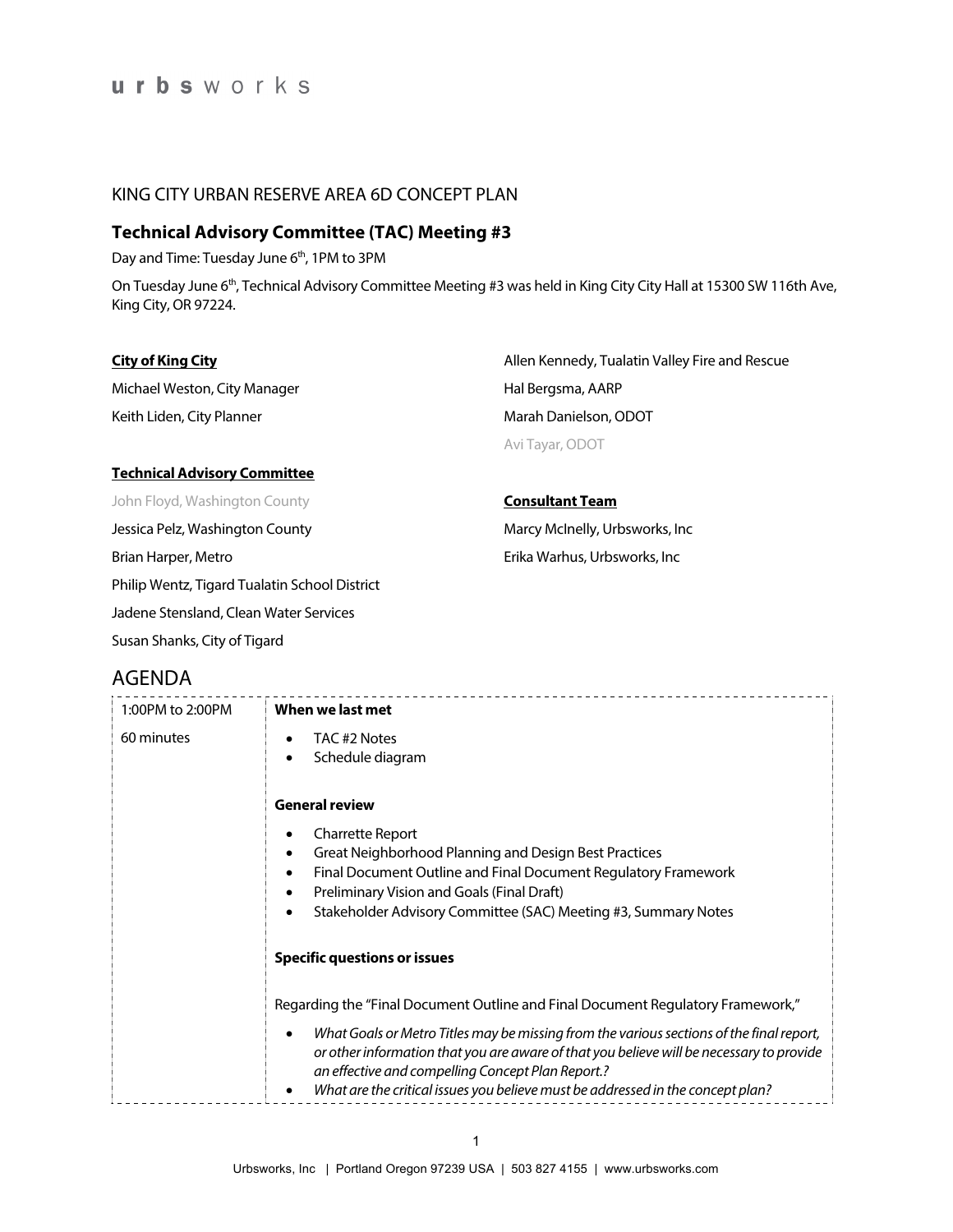|                  | Alternatives presented in the Charrette Report (pages 22-25).<br>We'd like your feedback on these designs.<br>$\bullet$                                                                                                                                                                                                                                                                               |
|------------------|-------------------------------------------------------------------------------------------------------------------------------------------------------------------------------------------------------------------------------------------------------------------------------------------------------------------------------------------------------------------------------------------------------|
| 2:00PM to 2:45PM | In progress work:                                                                                                                                                                                                                                                                                                                                                                                     |
| 45 minutes       | Design alternatives in progress with a focus on the design of the street network,<br>street types and Beef Bend Road in particular, including making connections to<br>and crossing Beef Bend Road.<br>Review materials for the July 11 meeting (should be already on your schedule),<br>$\bullet$<br>which will include<br>Infrastructure Finance Plan<br>$\cap$<br>Alternatives Analysis<br>$\circ$ |
| 2:45PM to 3:00PM | Adjourn                                                                                                                                                                                                                                                                                                                                                                                               |

### **When we last met**

- TAC #2 Notes
- Schedule diagram

Marcy gave brief introduction about where the team is in the concept planning process and asked for comments from the TAC regarding the materials that were sent in advance of the meeting (listed below).

### **General Review**

- Charrette Report
- Great Neighborhood Planning and Design Best Practices
- Final Document Outline and Final Document Regulatory Framework
- Preliminary Vision and Goals (Final Draft)
- Stakeholder Advisory Committee (SAC) Meeting #3, Summary Notes

### **Comments**

**General Comments** from TAC listed below in reaction to the packet received:

Marcy asked for specific comments about the Regulatory Framework, which lists out the Metro Titles and urban planning growth goals that will need to be addressed in each section of the urban expansion application to Metro. She explained that the Regulatory Framework borrows ideas about the organization of findings from the Tigard River Terrace Community Plan. Marcy asked if TAC members had noticed any findings categories that were missing or had other thoughts.

Jessica Pelz: What transportation findings need to be included in the application to Metro?

Hal Bergsma: Why are elements of the Regional Transportation Plan not included in the materials, such as the Westside Trail? Are these relevant to the Title 11 Process?

Brian Harper: Regarding transportation, no, these items are not relevant to the process and don't necessarily have to be called out. Title 11 does not require much analysis however; it might be a good idea to note them generally.

Marcy McInelly: The team plans to integrate the Westside Trail into the mobility framework.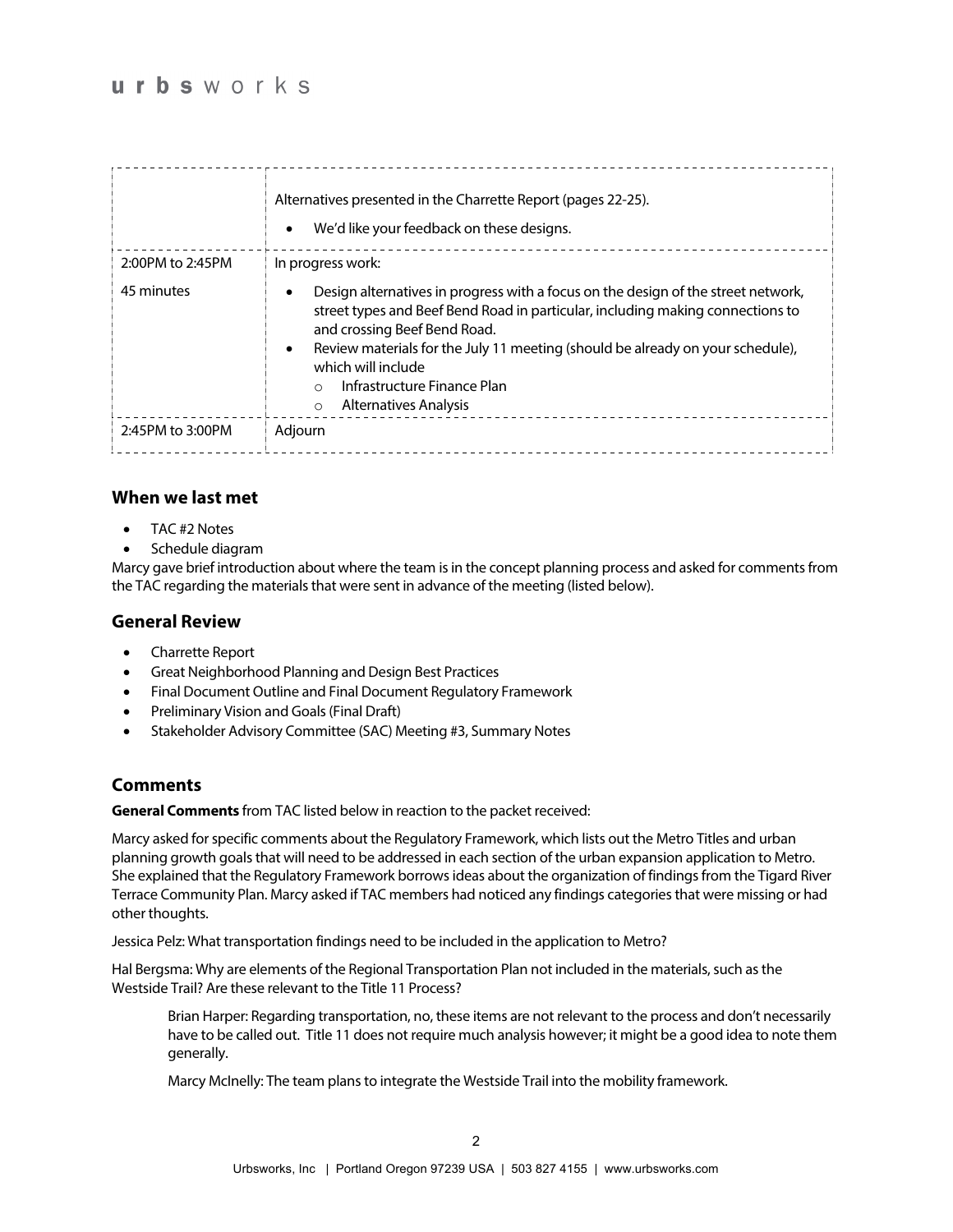Mike Weston: A drainage has been identified along the BPA power line and the City is interested in making this an amenity along the planned Westside Trail route.

Susan Shanks: Title 11 requirements dovetail with the plan. Look at the Regional Functional Plan because there's a lot of relevant materials to this project. Also, (to Marcy's question about including the street network from the West Bull Mountain Concept Plan in the mobility framework), yes, absolutely use West Bull Mountain Street Plan.

#### **Infrastructure Finance Plan:**

Jessica Pelz: Washington County wants to see traffic analysis and capacity and mobility on Beef Bend. Concerned about all streets leading back to Beef Bend. Wants to see the Infrastructure Finance Plan and does Metro have specific requirements for the finance plan?

Brian Harper: There are no benchmarks for the Infrastructure Finance Plan and it's up to the team to decide what is appropriate and how to make the argument in favor of bringing into the UGB.

Susan Shanks: Stormwater/Transportation network. Would like to understand what levels of density are needed for the area in terms of paying for the infrastructure.

Marcy McInelly: The Infrastructure Finance Plan is in progress now and will be reviewed by the TAC in the July 11 meeting. It includes funding mechanisms for three categories of infrastructure: 1) district or URA-wide; 2) site-specific infrastructure, and 3) off-site infrastructure improvements. There will be three alternative infrastructure plans, each with an order of magnitude cost estimate, and these will be linked to the housing and commercial development yield.

#### **Other:**

Jessica Pelz: What is the City Council and community reaction to these alternatives? Washington County prefers Alternative 1 because it shows the Fischer Rd connection.

Mike Weston: City wants to see the east/west connection to happen further south.

Marcy McInelly: There are technical solutions but there are also political ramifications that we are trying to balance.

Keith Liden: Development will start at the west and move east, so even with the connections drawn, it will be a long time before they happen. Many of the possible connections are to existing local streets. Community would not want to see a local street become a collector down the road.

Susan Shanks: Hold the line on keeping connections to King City. It's important to be clear throughout that these connections need to be there and the community needs to be aware.

Jessica Pelz: how does Metro feel about leaving a gap between developed areas (Alternative 2)?

Brian Harper: Not in support of the gap. It's a much stronger argument to bring everything in together.

Susan Shanks: What about Title 6?

Brian Harper: There is high capacity transit funds that are attached to Title 6. It's a good idea to incorporate Title 6.

Allen Kennedy: Concerned about seeing integration of language for public safety in terms of transportation/access/water. He sent over some language that would be good to include.

Brian Harper: State of the Centers report listed in best practices references version from 2011. Latest is from 2015.

Susan Shanks: Tigard supports showing street connection to River Terrace Boulevard.

Jessica Pelz: Will check signal spacing requirement on Beef Bend.

Mike Weston: King City intends to complete a TSP in the near future

**Parks:**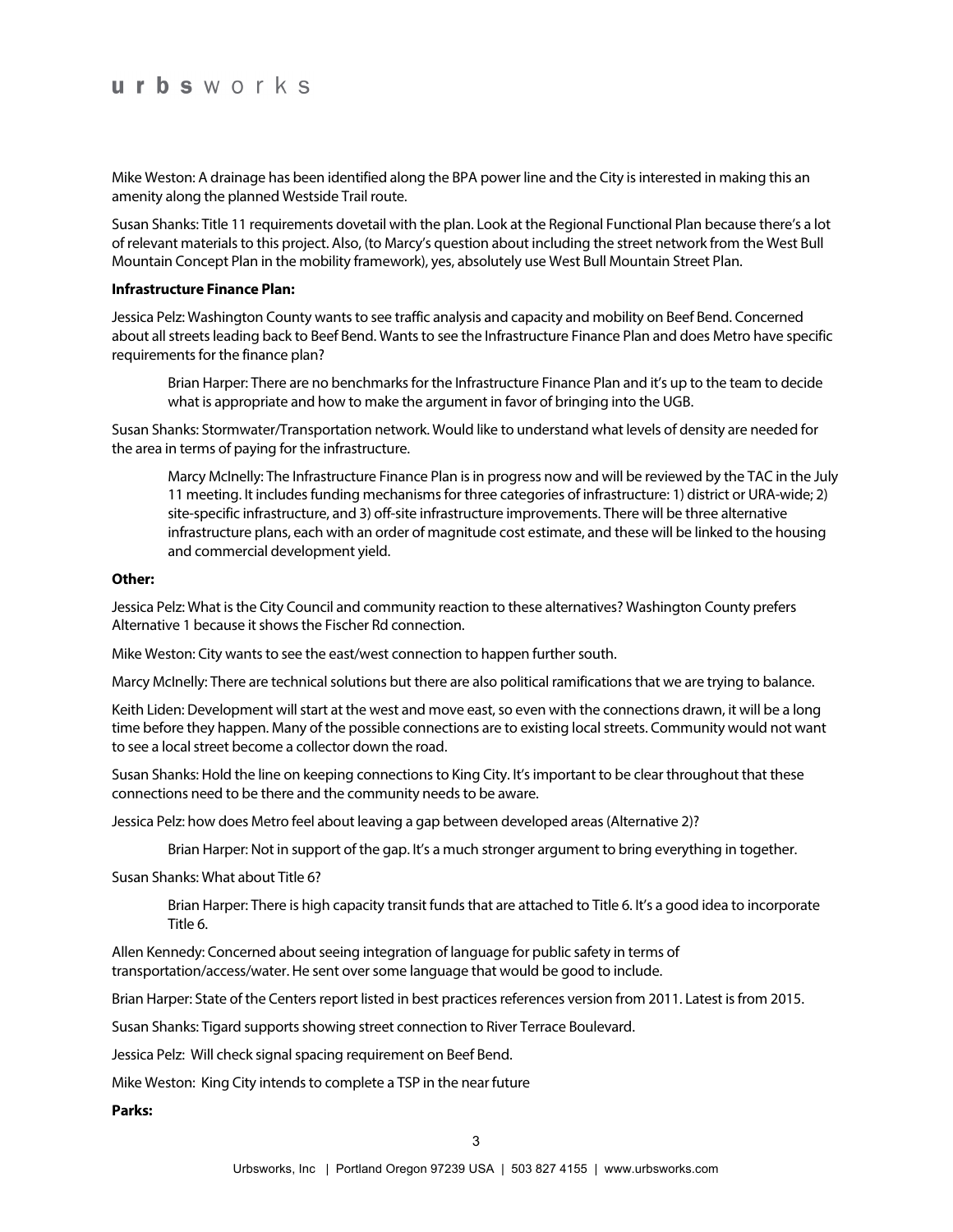Marcy McInelly: Question about planned location of parks in Tigard River Terrace area and the area just north of King City URA 6D (called URA 6C). The West Bull Mountain Plan shows them as specific sites, whereas the River Terrace document shows them as non-site-specific circles.

Susan Shanks: River Terrace Plan approached parks on a conceptual level because Tigard has a policy about not locating parks until the land is acquired. The city of Tigard wrote code and developed an SDC credit policy to incentivize developers to build parks to meet the open space, trail, and park level of service standards for Tigard. There is also an SDC (Systems Development Charge) credit policy for parks.

Susan Shanks: Is there a level of service for parks?

Mike Weston: No. City hopes to have regional trail plan. The parks plan will be part of the Master Plan that follow successful Concept Plan application to Metro.

#### **Street Types:**

Susan Shanks: Tigard has trails designated as transportation facilities instead of park facilities. River Terrace trail is an example of this and shows up on the transportation plan. This provides different opportunities for funding.

Hal Bergsma: Consider trails as beyond recreational trails. They are used for commuting as well.

General discussion: There is more funding available if the facility is not only park / recreation, but is also classified as transportation.

Jessica Pelz: City of Cornelius has recently adopted a woonerf street. It would be good to look at that.

Susan Shanks: Description of rural streets is intriguing but not represented in the cross sections. Wants to see narrower design with no curbs. The local street seems much too wide. Go bold! City description doesn't come through in image. Only 1 foot less than Tigard Triangle urban street section. Wants to see super skinny street.

#### **Street Maintenance/Stormwater:**

Susan Shanks: Who maintains the stormwater plantings?

Jadene Stensland: Maintained by Clean Water Services (CWS). Possible maintenance as part of Homeowners Association (HOA).

Susan Shanks: Has lots of images of street transitions she will share with project team. What is the threshold for stormwater standards?

Jadene Stensland: Easily defined lines and easy maintenance. There are standard planter box designs and drawings for reference on their website. CWS would be open to new concepts but no precedent currently exists. CWS would not prohibit maintenance by property owners. There are different standards for public and private facilities.

Susan Shanks: In River Terrace there was an idea of training residents on maintenance. Tigard Transportation utility fee for maintenance of stormwater planting standards.

Jadene Stensland: CWS has work force training programs, working with Portland State University and Portland Community College.

#### **Roundabouts:**

Jessica Pelz: Washington County is open to the idea of roundabouts. Specifically, at 137<sup>th</sup> and the 2 non-conforming local streets plus the Westside Trail. Washington County needs to see the details worked out.

Philip Wentz: Good example of roundabout at Luscher farms. There are issues with backups at Stafford road, however.

Susan Shanks: Access to Westside trail is important to lots of people. Tigard is very interested in making that connection work, and is in favor of a creative approach to improving the intersection and access generally.